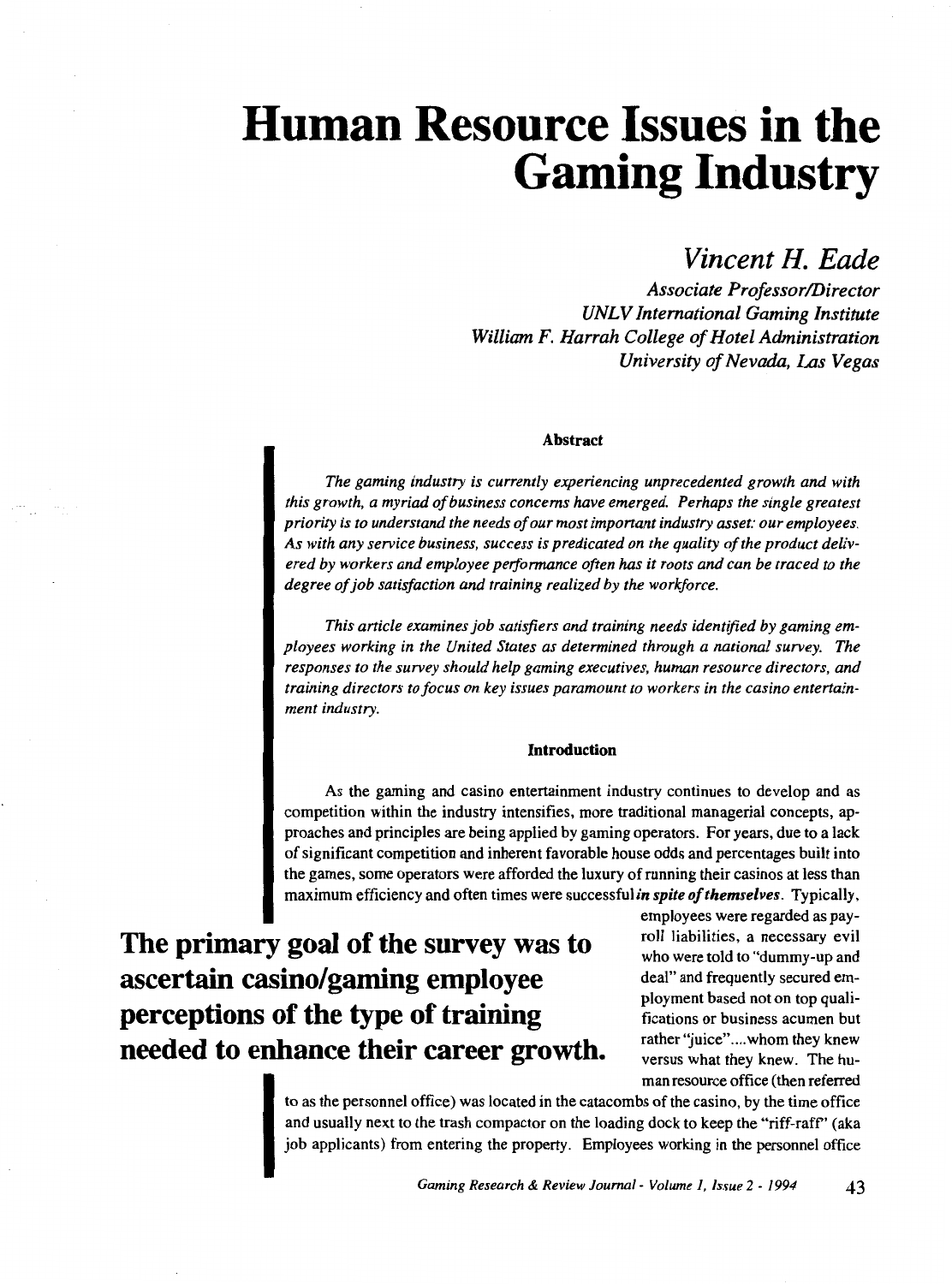were viewed as paper shufflers who created mountains of unnecessary paperwork and no one viewed personnel as a viable career path. In fact, to quote Dirty Harry Callahan, personnel was for "idiots" (expletive deleted).

Today, the Human Resource (HR) function has become an integral ingredient in the success formula for gaming operations. Employee training and motivation have become high managerial priorities and employees are being asked to participate in the business as team members and/or are being empowered to "own" their jobs. Virtually every large casino operation has developed a management succession plan to ensure the long term stability of the business and allow for growth within the organization.

With this in mind, the UNLV International Gaming Institute conducted a national survey of gaming employees focusing on two key HR issues: training needs and job satisfiers.

#### **Methodology**

#### **Instrument Design**

The primary goal of the survey was to ascertain casino/gaming employee perceptions of the type of training needed to enhance their career growth and which benefits or job satisfiers were regarded as most important. A survey instrument was designed to capture this information as well as other data that could lead to a more in-depth analysis of the responses.

The instrument was entitled, "The University of Nevada Las Vegas (UNLV) International Gaming Institute's Survey of Gaming/Casino Employees" and began with a statement that respondents were not to reveal their identity. The actual survey instrument included the following seven questions related to the demographics and work conditions of respondents: (1) gender, (2) age, (3) working shift (days, swing, grave), (4) if the employee worked weekends, (5) department or job title, (6) current wage/salary, and (7) place of employment (e.g. riverboat, Nevada casino, New Jersey casino, Native-American tribal casino, etc.)

Tables 1, 2 and 3 illustrate the three main questions of the survey. Table 1 pertains to training assessment while Table 2 and 3 deal with job satisfiers. As can be noted, each question began with a listing of selection criteria accompanied by benchmarks (1-5) intended to determine those items deemed most important or desired by respondents. Initially, employees could select multiple items as a "number one" but then were asked to prioritize their "first training choice" and the "5 most important" (job satisfiers).

|                                         | Table 1. Question on Training Assessment in Gaming Industry                                                                                                                                                                                                                                                                              |
|-----------------------------------------|------------------------------------------------------------------------------------------------------------------------------------------------------------------------------------------------------------------------------------------------------------------------------------------------------------------------------------------|
|                                         | Question: "Using a scale of 1-5, rank the following types of training you feel would be the most needed<br>to prepare you for a desired promotion or transfer within the casino organizational structure."                                                                                                                               |
| Scale:                                  | $1 =$ Most needed<br>$2 = \text{Very needed}$<br>$3 =$ Needed<br>$4 =$ Not so needed<br>$5 =$ Not needed at all                                                                                                                                                                                                                          |
| $=$<br>$\frac{1}{\sqrt{1-\frac{1}{2}}}$ | Technical casino skills (learning to deal 21, etc.)<br>Knowledge of internal control procedures/gaming regulations<br>Written communication skills<br>Oral communication skills<br>Accounting/financial analysis skills<br>Administrative/management development skills<br>Human resource/motivational skills<br>Customer service skills |

*Gaming Research* & *Review Journal- Volume 1, Issue* 2- *1994* 

44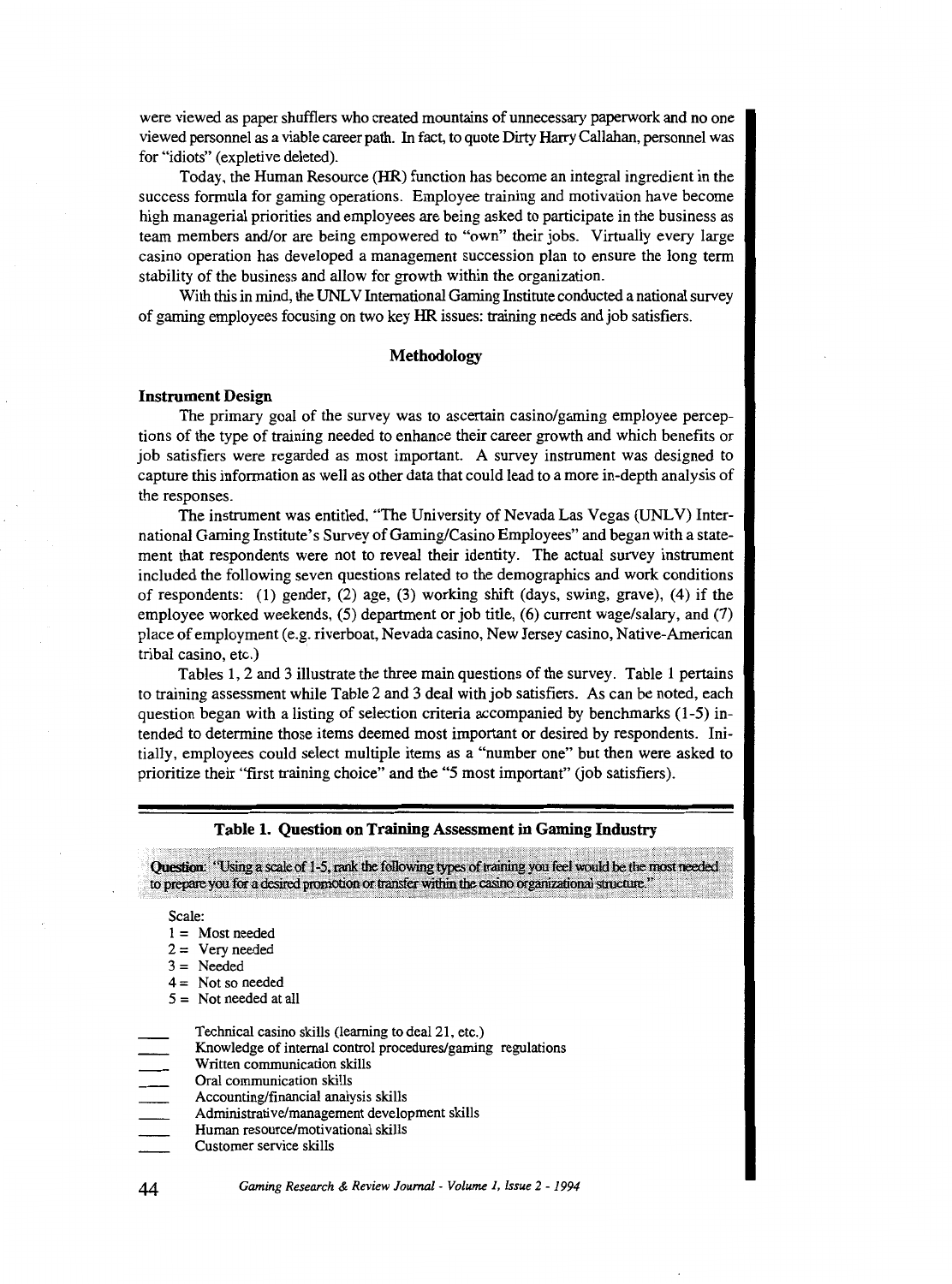Computer skills

Clerical skills (typing, etc.)

English language skills

Other (specify)

Which of the above would be your first training choice?\_\_\_\_\_\_\_\_\_\_\_\_\_\_\_\_\_\_\_\_\_\_\_\_\_\_

#### **Table 2. Question on Perceived Importance of Work Conditions**

QUESTION: "Rank the items below using the following scale:"

- $I =$  Extremely Important to Me
- $2 =$  Very Important to Me
- $3 =$ Important to Me
- $4 =$  Less Important to Me
- 5 = Not Important At All

Wages

- Health/Medical/Hospital Insurance
- Participating in decisions that directly affect me
- Pension/Retirement
- Personal recognition by management for work/effort
- Promotion/Transfer opportunities
- Educational assistance program
- Smoke-free work environment
- Fair disciplinary policy
- Days of the week I work
- Shift that I work
- Bonuses
- Job Security
- Being trusted to do my job without oversupervision/ownership of my job
- Quality meals provided by the employer
- Amount of vacation time
- |<br>|<br>|<br>|<br>|<br>|<br>|<br><br><br><br> Number of paid holidays
	- Profit-Sharing
		- Confidential help from employer with personal problems
	- Being kept informed of new or pending company changes
		- Periodic, formal performance evaluations
	- Daycare facility at work Other (specify) \_\_\_\_\_\_\_\_\_\_\_\_\_\_\_\_\_ \_
	-

#### **Table 3. Question on Ranking of Job Satisfiers**

QUESTION: "Based on your rankings for the question in Table 2, list by top priority, the five (5) most important items to you. 'The 5 most important items to me as found in Table 2 are': (i.e. your #1 answer would be the most important to you, your #2 answer would be next important and so forth.)" !. \_\_\_\_\_\_\_\_\_\_\_\_\_\_\_\_\_\_\_\_\_\_\_\_\_\_\_\_\_\_\_\_\_\_\_\_\_\_\_\_\_\_\_\_\_ \_\_ 2. \_\_\_\_\_\_\_\_\_\_\_\_\_\_\_\_\_\_\_\_\_\_\_\_\_\_\_ \_\_ 3. \_\_\_\_\_\_\_\_\_\_\_\_\_\_\_\_\_\_\_\_\_\_\_\_\_\_\_\_\_\_\_\_\_\_\_\_\_\_\_\_\_\_\_\_\_ \_\_  $\begin{array}{c} \texttt{3.} \end{array}$  $\frac{4}{5}$ .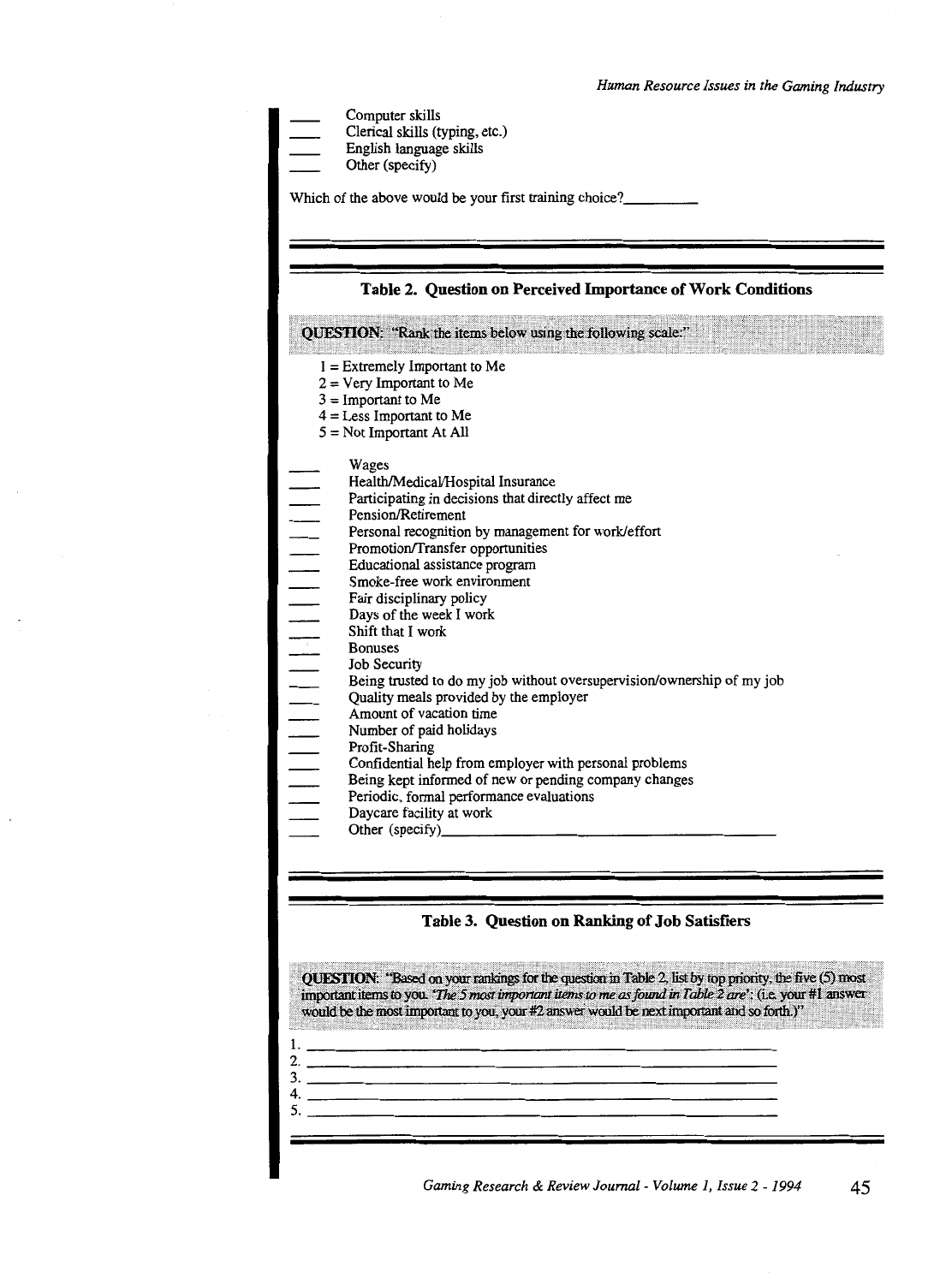#### **Survey Distribution**

Sixty-eight casino-style gaming operations were randomly selected for participation in the survey. Operations with sizeable staff were sent I 00 surveys while smaller casinos were mailed *50* surveys. All selected properties were contacted to secure the name of either the director of human resources or the director of casino operations. It was believed a higher response factor would result if the surveys were forwarded in a more personalized manner.

A letter was inserted in each mailing indicating that the responses from employees as well as the properties would be recorded anonymously. The letter also asked that the surveys be distributed throughout all departments of the casino to ensure a broad based response.

A total of *5,* 750 surveys were mailed to the following gaming jurisdictions:

| Native American Gaming Operations  1,300 surveys |  |
|--------------------------------------------------|--|

Several points of clarification are needed. First, although Nevada casinos represented the bulk of mailings, this should not be construed as strictly Las Vegas casinos. Contacted Nevada gaming operations included casinos in Las Vegas, Laughlin, Reno, Lake Tahoe, Sparks, Jean, Incline Village, Stateline and Mesquite. Second, all contacted New Jersey casinos were located in Atlantic City. Finally, solicited Native American Gaming Operations and Riverboats were located throughout the United States.

#### Survey Responses

A total of 869 usable surveys were returned. Workers at Nevada casinos represented the largest number of respondents (524); Native-American tribal casino employees placed second with 160; and New Jersey and riverboat workers recorded 108 and 77 responses respectively. Females represented 54% of the respondents. The respondents represented the following age groups: ages 21-30- 24%; ages 31-40- 34%; ages 41-50- 26%; ages 51-60- 13%; and ages over 60- 3%. The job categories of the respondents were broken down as follows: table games- 401 respondents ( 46.1% ); slots - 240 respondents (27.6%); cage workers- 48 respondents (5.5%); Keno workers- 34 (3.9%); casino marketing- 11 respondents (1.2%); and other or related casino departments (e.g. surveillance, security, cocktails, etc.)- 135 (15.5%). Table 4 provides a further breakdown of job types by survey respondents.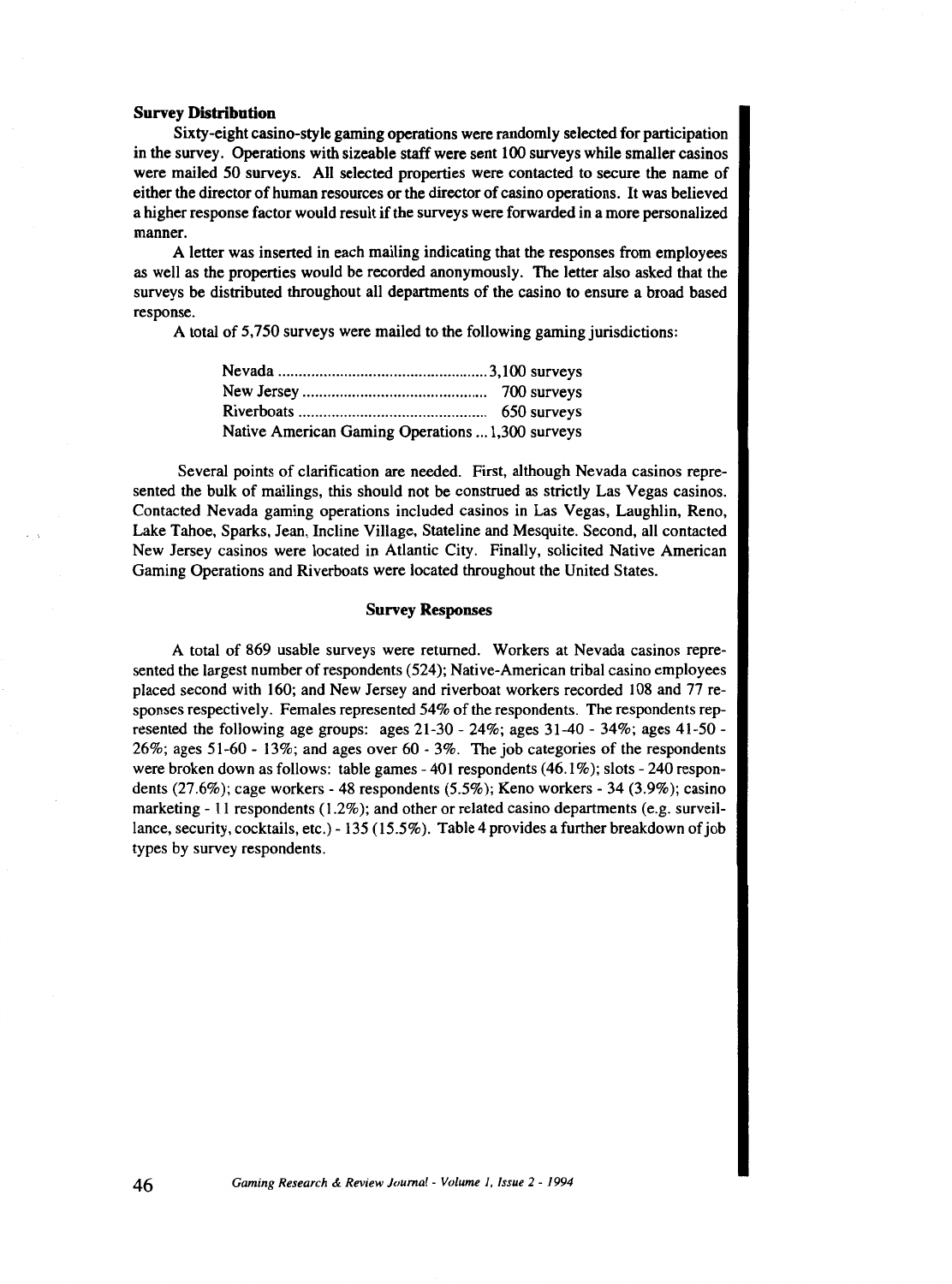| 1. Table Games<br><b>Job Title</b><br>No. of Respondents<br>Dealer<br>257<br>139<br>Supervisor<br>Pit Clerks<br>3<br>Shill<br>1<br>Other<br>1<br>401 (46.1% of total)<br>Total<br>2. Slot Employees<br>No. of Respondents<br><b>Job Title</b><br>53<br>Floorpersons<br>48<br>Supervisors<br><b>Change Persons</b><br>48<br>Slot Booth Cashiers<br>27<br>Slot Mechanics<br>20<br>Slot Club Attendants<br>14<br>Slot Carousel Attendants<br>11<br>9<br>Hard Count<br>8<br><b>Slot Hosts</b><br>$\overline{2}$<br>Slot Soft Count<br>Total<br>240 (27.6% of total) |
|-----------------------------------------------------------------------------------------------------------------------------------------------------------------------------------------------------------------------------------------------------------------------------------------------------------------------------------------------------------------------------------------------------------------------------------------------------------------------------------------------------------------------------------------------------------------|
|                                                                                                                                                                                                                                                                                                                                                                                                                                                                                                                                                                 |
|                                                                                                                                                                                                                                                                                                                                                                                                                                                                                                                                                                 |
|                                                                                                                                                                                                                                                                                                                                                                                                                                                                                                                                                                 |
|                                                                                                                                                                                                                                                                                                                                                                                                                                                                                                                                                                 |
| 3. Cage Employees                                                                                                                                                                                                                                                                                                                                                                                                                                                                                                                                               |
| No. of Respondents<br><b>Job Title</b><br>Cashiers<br>26<br>13<br>Supervisors<br>Credit Administration<br>7<br>Total<br>48 (5.5% of total)                                                                                                                                                                                                                                                                                                                                                                                                                      |
| 4. Keno Employees                                                                                                                                                                                                                                                                                                                                                                                                                                                                                                                                               |
| <b>Job Title</b><br>No. of Respondents<br>Writers<br>17<br>2nd/3rd person/assistant<br>7<br>Supervisors<br>7<br>3<br>Runners<br>Total<br>34 (3.9% of total)                                                                                                                                                                                                                                                                                                                                                                                                     |
| 5. Casino Marketing                                                                                                                                                                                                                                                                                                                                                                                                                                                                                                                                             |
| No. of Respondents<br><b>Job Title</b><br>Casino Host<br>7<br>4<br>Supervisors<br>11 (1.2% of total)<br>Total                                                                                                                                                                                                                                                                                                                                                                                                                                                   |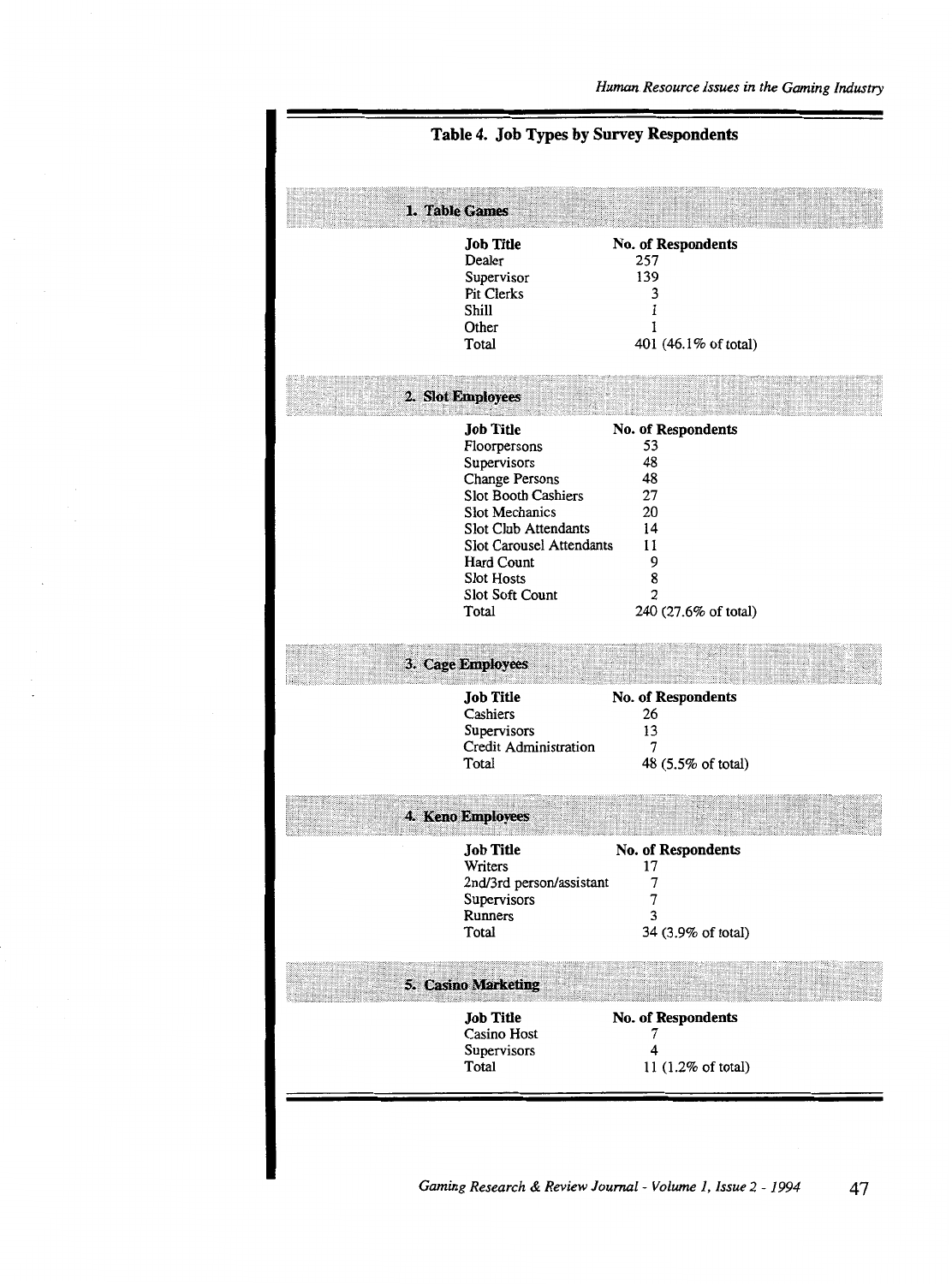#### Assessment of Training Needs

In response to the question regarding the perceived importance of training needs (Table 1), "Knowledge of internal control procedures/gaming regulations" ranked number one with a frequency rate of 163. In other words, 163 respondents said this would be their first training choice. Table 5 provides a ranking of training needs/assessment as indicated by the survey respondents.

| <b>Type of Training</b>                                      | <b>Frequency</b> | <b>Percent</b> |  |
|--------------------------------------------------------------|------------------|----------------|--|
| Knowledge of Internal Controls/<br><b>Gaming Regulations</b> | 163              | 22.5%          |  |
| Administrative/Management<br>Development Skills              | 138              | 19.1%          |  |
| Computer Skills                                              | 123              | 17.0%          |  |
| <b>Technical Casino Skills</b>                               | 101              | 14.0%          |  |
| <b>Customer Service Skills</b>                               | 61               | 8.4%           |  |
| <b>Oral Communication Skills</b>                             | 44               | 6.1%           |  |
| Accounting/Financial Analysis Skills                         | 33               | 4.6%           |  |
| Human Resource/Motivational Skills                           | 31               | 4.3%           |  |
| <b>Written Communication Skills</b>                          | 10               | 1.4%           |  |
| English Language Skills                                      | 6                | $.8\%$         |  |
| <b>Clerical Skills</b>                                       | $\overline{2}$   | .3%            |  |
| Other                                                        | 11               | 1.4%           |  |
| No Response                                                  | 146              |                |  |
|                                                              |                  |                |  |

#### Table 5. Training Needs Assessment by Gaming Industry Employees

Responses by gaming jurisdictions revealed some deviations to the overall industry trend. Of the 96 New Jersey casino workers who responded to this question, 23 people chose "Administrative/Management Development Skills" as their first training choice with "Knowledge of Internal Control Procedures/Gaming Regulations" ranking second (19 responses) and Computer Skills (15 responses) third. A total of 123 workers at Native-American tribal casinos answered this question and "Administrative/Management Development Skills" ranked as the number one training choice (30 responses). "Knowledge of Internal Control Procedures/Gaming Regulations" ranked second (2I responses) and "Computer Skills" ( I6 responses) was third.

Sixty-six riverboat employees answered this question choosing "Knowledge of Internal Controls/Gaming Regulations" as the number one training choice (19 responses), with "Technical Casino Skills" and "Administrative/Management Development Skills" tied for second with II responses each. Of the 438 Nevada workers who answered this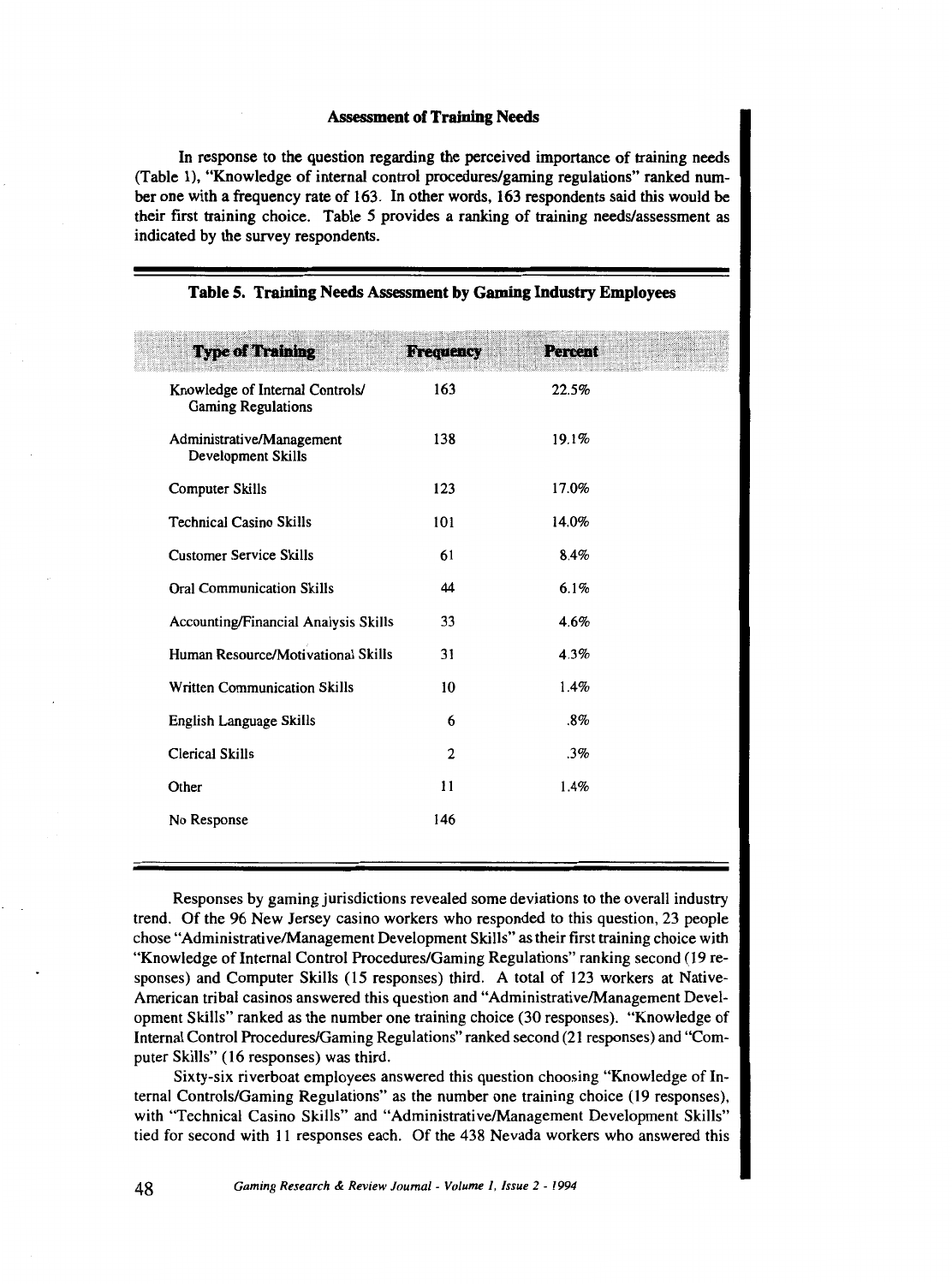question, 104 (23. 7%) selected "Knowledge of Internal Control Procedures/Gaming Regulations" number one, 83 workers chose "Computer Skills" second and "Administrative/ Management Development Skills" ranked third (74 responses).

As previously indicated, table game and slot department employees composed the largest percentage of all respondents. Table game employees viewed the top four training needs as (1) "Knowledge of Internal Control Procedures" (28.4% of employees who answered this question) (2) "Administrative/Management Development Skills" (18.7%) (3) "Technical Casino Skills" (16.4%) (4) "Computer Skills (12.9%). No other item received more than 8% of the total tabulation. Slot department employees ranked their needs as follows:

- 1. Computer Skills (21.2%)
- 2. Administrative/management development skills (19.2%)
- 3 Knowledge of Internal Control Procedures/Gaming Regulations (17 .2%)
- 4. Technical Casino Skills (12.6%)

All other training selections ranked below ten percent. Females at riverboats operations, Nevada and New Jersey casinos all ranked "Knowledge of Internal Control Procedures/Gaming Regulations" as their number one training need and "Administrative/ Management Development Skills" as number two. Females at Native-American tribal casinos ranked "Administrative/Management Development Skills" number one and "Oral Communication Skills" number two. "Accounting/Financial Analysis Skills" was ranked as the least needed training by *all females in all reporting districts.* 

Males at riverboat operations, Nevada casinos and Native-American tribal casinos

## **Table game and slot department employees composed the largest percentage of all respondents.**

ranked "Knowledge of Internal Control Procedures/Gaming Regulations" as their number one training need while male employees in New Jersey felt "Administrative/ Management Development Skills" was most important. Male riverboat and Nevada casino workers listed "Customer Service Skills" number two; males in New Jersey casinos ranked "Knowledge of Internal Control Procedures/Gaming Regulations" as their second choice and "Administrative/Management

Development Skills" achieved a second place ranking according to males at Native-American tribal casinos. The least desired training by male employees?: "English Language Skills" with the exception of New Jersey workers who ranked "Oral Communication Skills" last.

No major deviations occurred per age groupings. All age groups ranked "Knowledge of Internal Control Procedures/Gaming Regulations" as most important statistically. Older workers (i.e. 51-over 60) ranked "Technical Casino Skills" and "Clerical Skills" as their two least training needs.

#### Assessment of Job Satistiers

The second goal of the survey was to determine job satisfiers most desired by casino workers. The first question (Table 2) asked employees to identify job satisfiers deemed extremely important to them allowing multiple items to be ranked "number one." The second question (Table 3) then created a forced distribution ranking requiring employees to prioritize their top five job satisfiers. The results proved quite interesting.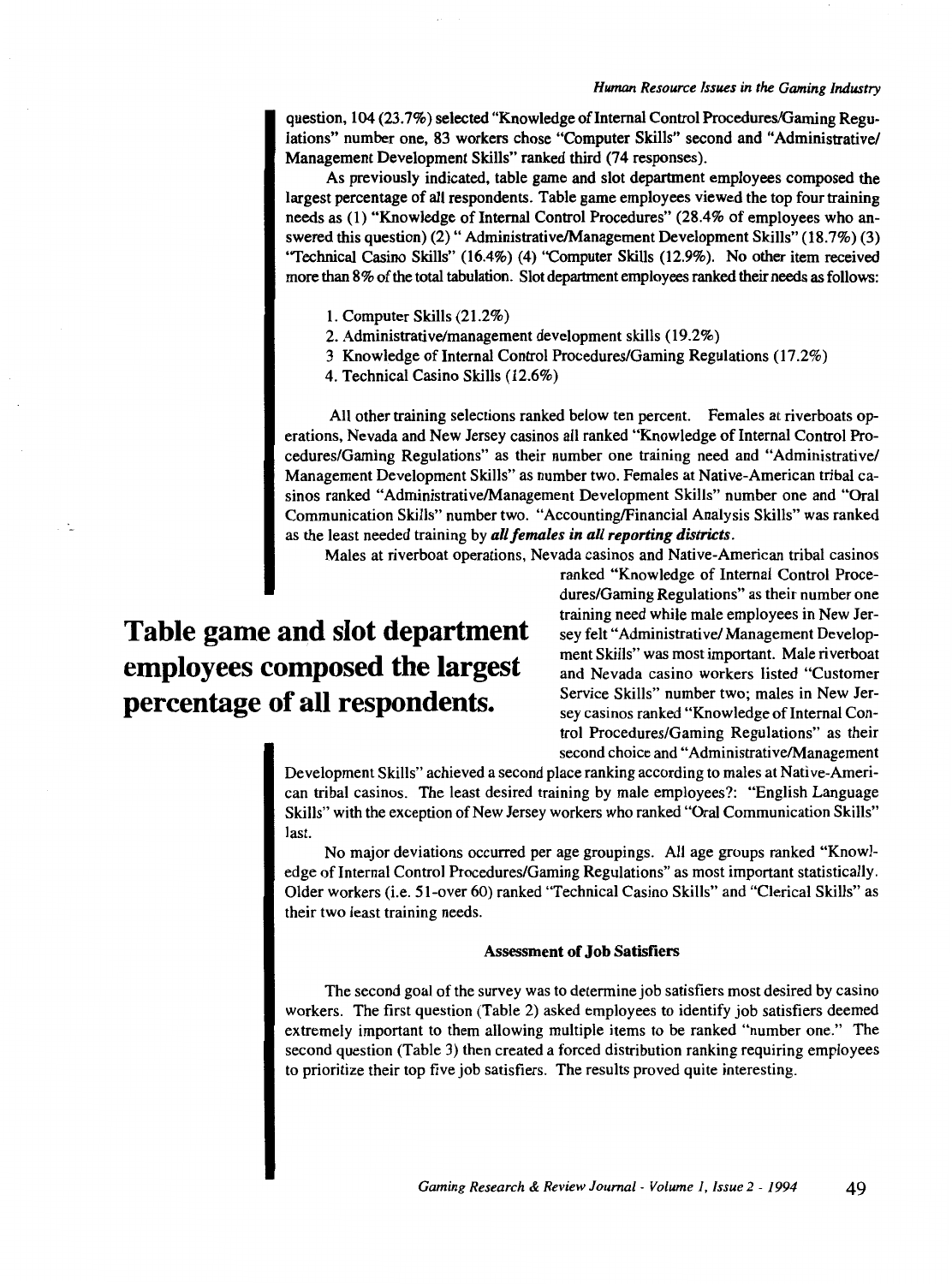In response to the first question, (Table 2) employees were asked to place a "1" next to any/all items deemed "Extremely Important." Thus, a perfect score (i.e. all employees selecting the same item as number one) would have resulted in a "1.00 Frequency Response" factor. Therefore, job satisfiers with the lowest frequency response factor should be viewed as most desired (i.e. lower is more important). Choices are listed below.

| LO NYTHS LOTS                             | <b>Frequency Response Factor</b> |
|-------------------------------------------|----------------------------------|
| 1. Medical Insurance                      | 1.48                             |
| 2. Wages                                  | 1.56                             |
| 3. Job Security                           | 1.57                             |
| 4. Being Trusted to Do My Job Without     |                                  |
| Oversupervision/Ownership of my job       | 1.81                             |
| 5. Pension/Retirement                     | 1.92                             |
| 6. Participating in Decisions That        |                                  |
| Directly Affect Me                        | 1.92                             |
| 7. Fair Disciplinary Policy               | 2.00                             |
| 8. Personal Recognition of Effort         | 2.20                             |
| 9. Promotion/Transfer Opportunities       | 2.27                             |
| 10. Information on Changes in the Company | 2.29                             |
| 11. Profit Sharing                        | 2.34                             |
| 12. Bonuses                               | 2.35                             |
| 13. Shift That I Work                     | 2.37                             |
| 14. Amount of Vacation Time               | 2.38                             |
| 15. Number of Paid Holidays               | 2.57                             |
| 16. Periodic Formal Evaluations           | 2.66                             |
| 17. Days of the Week I Work               | 2.74                             |
| 18. Educational Assistance Program        | 2.86                             |
| 19. Help with Personal Problems           | 2.96                             |
| 20. Quality of Meals                      | 3.06                             |
| 21. Smoke Free Work Environment           | 3.43                             |
| 22. Daycare Facility at Work              | 3.73                             |

#### Table 6. Job Satisfiers Among Gaming Industry Employees

Medical Insurance received the highest overall Frequency Response Factor albeit Wages and Job Security ranked a close second. However, when respondents were asked to select (Table 3) *the number one job satisfier .... Wages pulled an astounding 405 of the 869 responses (47%).* Medical Insurance then came in second (18%) while Job Security ranked third (11%). It is interesting to note that *no other job satisfier* received more than 4% of the vote.

There are a number of other general observations that can be concluded from the results based on age and gender:

- I. Younger employees ranked promotion and transfer opportunities as more important than older employees.
- 2. Medical Insurance was equally important to *all* groups. Employees aged 21-30 recorded a 1.53 Frequency Response Factor; employees 3 I -40 recorded a 1.41 Frequency Response Factor; employees 41-50 recorded a 1.47 Frequency Response Factor; employees 51-60 recorded a 1.50 Frequency Response Factor and employees over 60 years of age recorded a 1.40 Response Factor. Female employees indicated a slightly higher importance rate regarding medical insurance than their male counterparts in all but one age grouping.
- 3. Pension/Retirement was deemed more important to males and females in the 31- 60 age group than males and females in the 21-30 and over 60 age groups.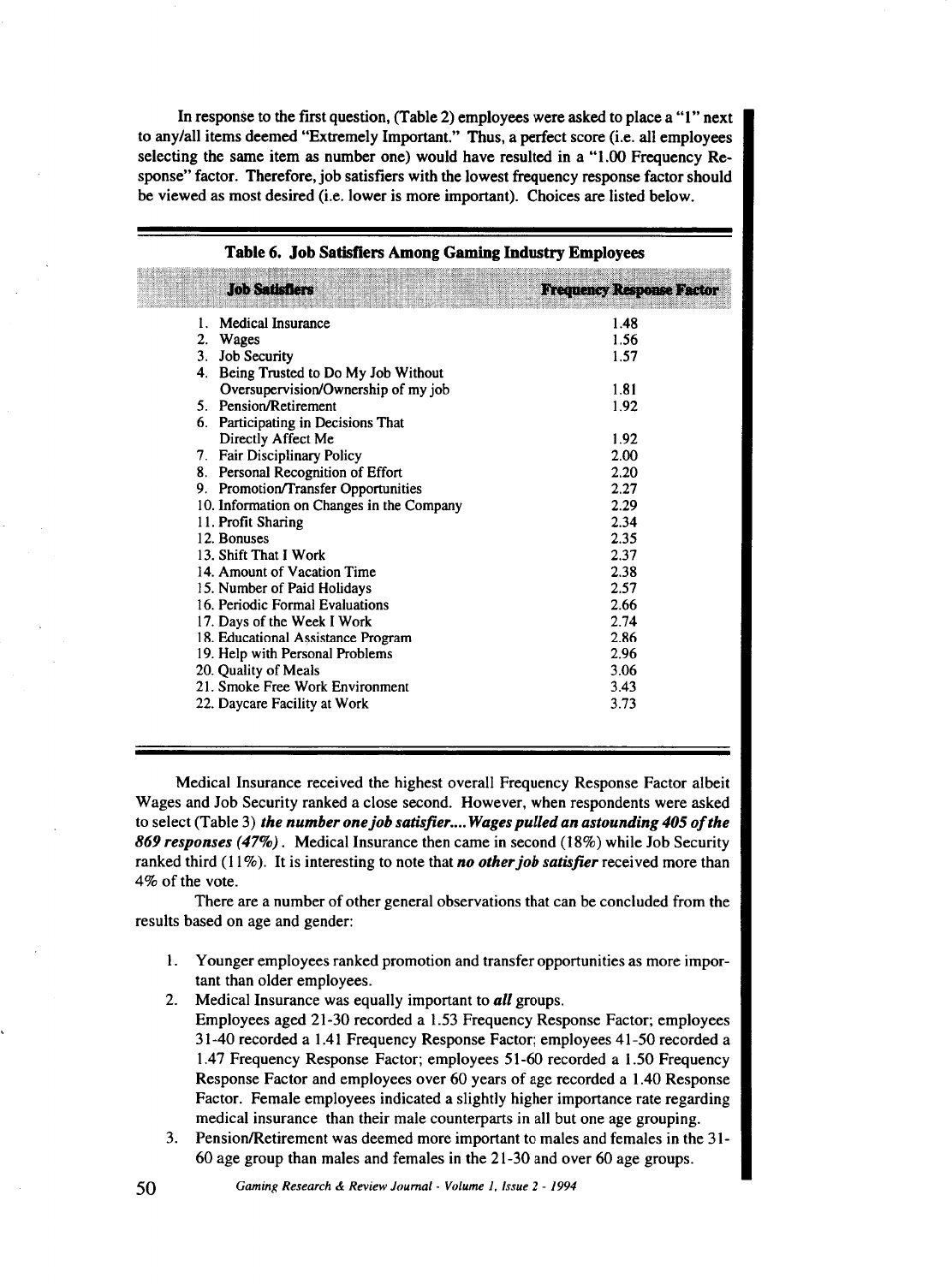- 4. Educational assistance programs were viewed as being more important to workers aged 21-40 versus those in the 41 to over 60 age bracket. Generally, females rated this item more significant than males.
- 5. A fair disciplinary policy received high marks by gender rating and employees aged 41-50 found it especially important.
- 6. A smoke free work environment was not deemed a high priority when analyzed by age indicators and gender; females aged 41-50 ranked this as the second least important job satisfier, next to daycare facilities at work.
- 7. Generally, as the age of the worker increased, days of the week worked became less important. Conversely, although preference for shifts worked was viewed as an "important-to-very important" job satisfier by all employees, no major deviations occurred by gender or age segments.
- 8. Bonuses were viewed equally important by all employees.
- 9. Daycare facilities at work received the lowest overall rating. Females, 21-30, gave this item the best rating but the importance of day care dropped *dramatically*  with each subsequent age group.
- 10. Personal recognition by management for work/effort was viewed as "very important - extremely important" by males over 60 years of age.
- 11. Job security, viewed as one of the most important job satisfiers, was given its best marks by males 31-40.
- 12. There were no major fluctuations in the ratings pertaining to the item, "Being trusted to do my job". (i.e. by age, gender, etc.)
- 13. Participating in decisions was consistently ranked more important by females than males.
- 14. Females, 51-60, gave the best rating to, "Getting Help with Personal Problems."
- 15. The amount of vacation time was viewed more importantly by males aged 41-50 and females over 60.
- 16. Quality of meals was viewed equally "important" by all age and gender classifications.
- 17. Profit sharing received its highest/best ranking from "middle-aged" employees (i.e. 41-60).
- 18. The number of paid holidays had only one major deviation: females over 60 regarded this as more important than their counterparts.
- 19. Females, 51-60, were most concerned about receiving information on changes in the company.
- 20. Males 41-50 were least concerned about formal periodic evaluations.

Table Games and Slot employees in the various gaming jurisdictions represented nearly 75% of all survey responses; therefore, it was deemed important to not only analyze

### **Wages overwhelmingly proved to be the number one job satisfier.**

their statistical impact on the study but to determine if there was a deviation to the number one job satisfier response, wages, by gaming jurisdiction and employee job classifications. Stated in other terms, do slot department and table game employees in New Jersey, on riverboats and Native-American tribal casinos agree with slot

department and table game employees in Nevada that wages are the number one job satisfier. The following Frequency Response Factor reviews this data. Remember, the lower the Frequency Response Factor, the more important as viewed by employees.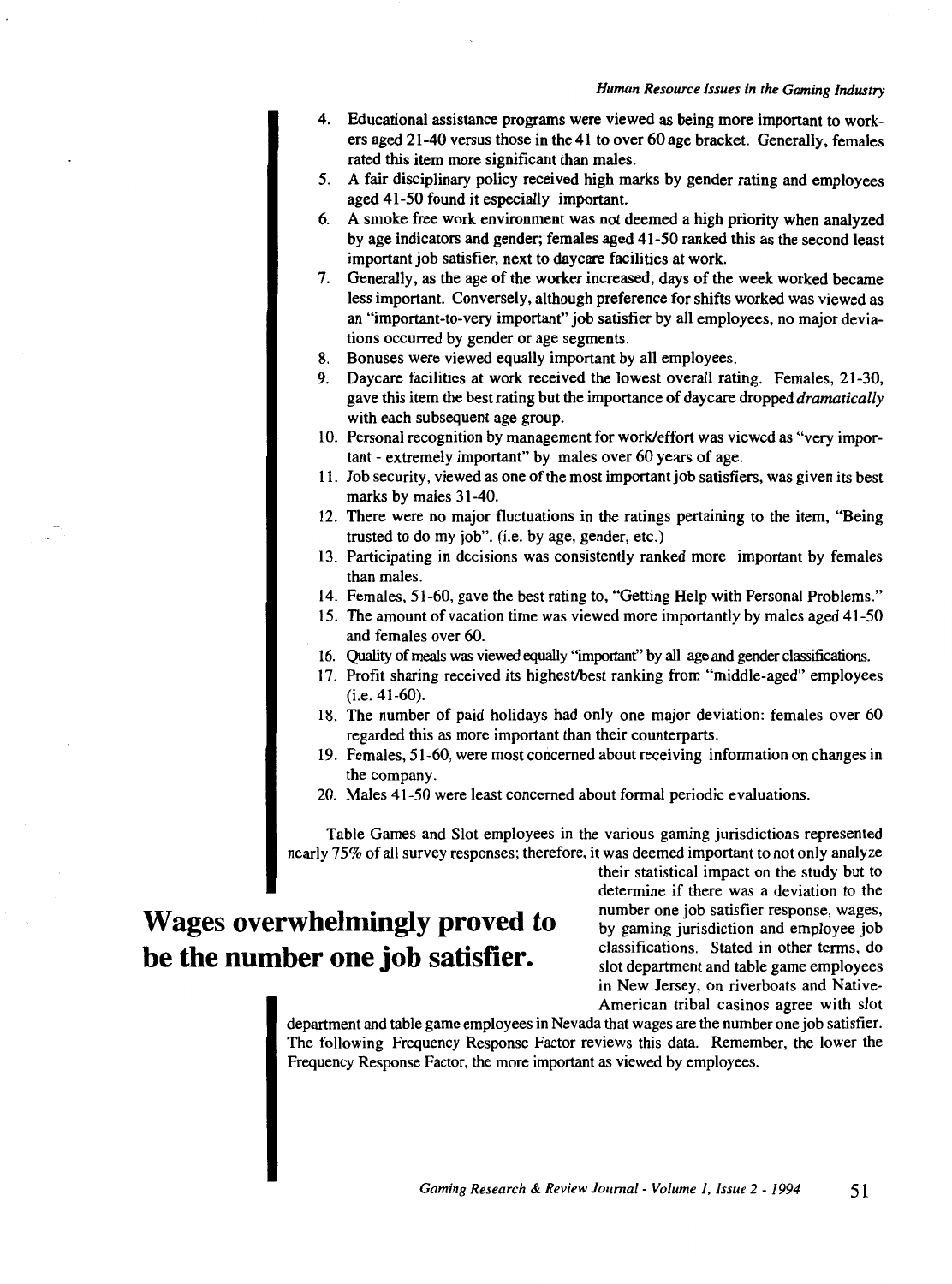| <b>Jurisdiction/Employees</b>       | Response Factor |
|-------------------------------------|-----------------|
| Riverboat/Table Games               | 1.48            |
| Riverboat/Slots                     | 1.40            |
| Nevada/Table Games                  | 1.53            |
| Nevada/Slots                        | 1.46            |
| New Jersey/Table Games              | 1.50            |
| New Jersey/Slots                    | 1.44            |
| Native-American Casinos/Table Games | 1.65            |
| Native-American Casinos/Slots       | 1.45            |

#### Table 7. Wages as Job Satisfier among Gaming Industry Employees

Dealers in New Jersey gave this item an amazing 1.1 Response Factor (1.00 being a perfect score) while riverboat dealers, Nevada casino dealers and Native-American tribal casino dealers recorded Frequency rates of 1.45, 1.50 and 1.75 respectively. Table game supervisors showed a slight deviation rating with scores ranging from 1.53 for Riverboats to 1.73 for New Jersey.

The only appreciable number of responses by job title in the slot departments occurred with change persons (41), floor persons (49) and supervisors (28) all in Nevada casinos. All three of these classifications recorded Frequency Response Ranks of under 1.50.

#### Observations and Conclusions

Although no conclusive industry-wide statements can be based on the response of 869 casino workers, some general observations can be made and several questions may be posed:

- I. Wages overwhelmingly proved to be the number one job satisfier based on forced distribution. This is the third and most extensive survey done through the University of Nevada Las Vegas dealing with hotel/casino job satisfiers and all three have resulted in wages ranking as the number one job satisfier. It would appear that casino workers have either not progressed beyond the survival stage in Maslow's hierarchy of needs or, worse, have regressed to the survival level. Casino human resource directors would be well advised to look at *why* wages are the primary motivator or job satisfier in an industry replete with other employee benefits.
- 2. Overall survey responses should not be necessarily interpreted as applicable to all gaming jurisdictions or employee classifications. Training needs and job satisfiers will vary based on gaming jurisdictions and employee job functions. Overall responses can serve as the rationale for the foundation of a training or benefits program but should not be viewed as the conclusive, universal panacea solution or indicator for all employees.
- 3. Job satisfiers and training needs that did not rank high should raise questions among gaming executives, human resource and training directors. For instance, "Accounting/financial analysis skills" are *critically* important managerial tools yet the overall survey opinion ranked this near the bottom. Job security, another of Maslow's basic survival indicators, still is a *major* concern with casino workers. Why? With all of the talk about primary and secondary smoke hazards, it might be assumed workers in smoke-filled casinos would rank " A smoke-free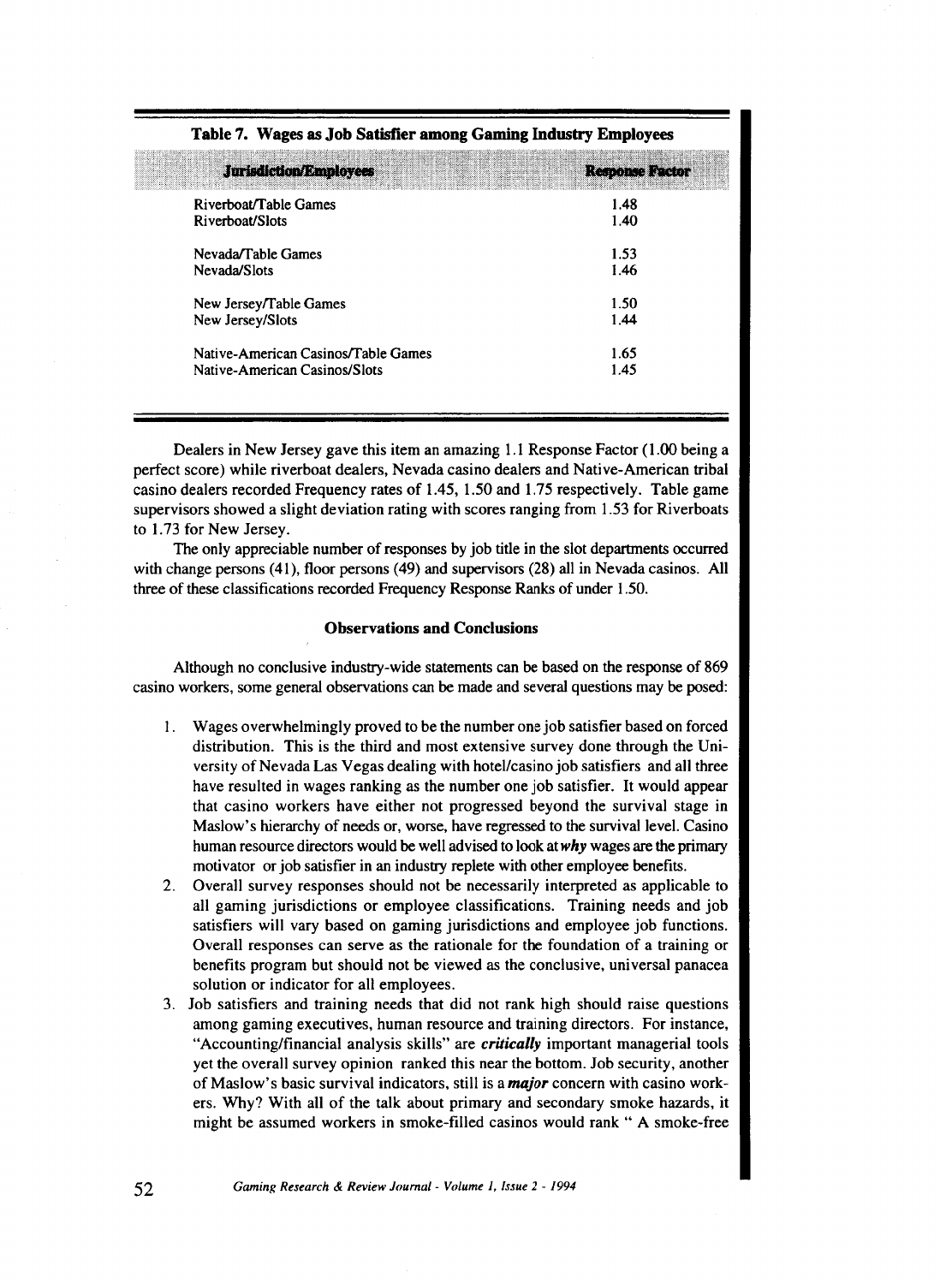work environment" high on their list of job satisfiers; the survey revealed just the opposite. Likewise, "Day care facility at work" did not receive an extremely high ranking.

4. "Being trusted to do my job without oversupervision/ownership of my job" and "Participating in decisions that directly affect me" both ranked extremely high on the list of job satisfiers. Thus, the concepts of employee empowerment and participative management seem to be alive and are a significant concern for casino workers.

Survey results often ask more questions than answering them. Results should be viewed as light indicators on the dashboard of a car and investigators need to lift the hood to find the real answers. Also, surveys can help management readjust its perceptions. Many times management believes it is in touch with employee needs only to discover that these perceptions are not factual. Human resource management in the gaming industry is a dynamic process requiring constant evaluation and reassessments. The effort will result in the enhancement of the organizational environment, a goal everyone should keep in mind.